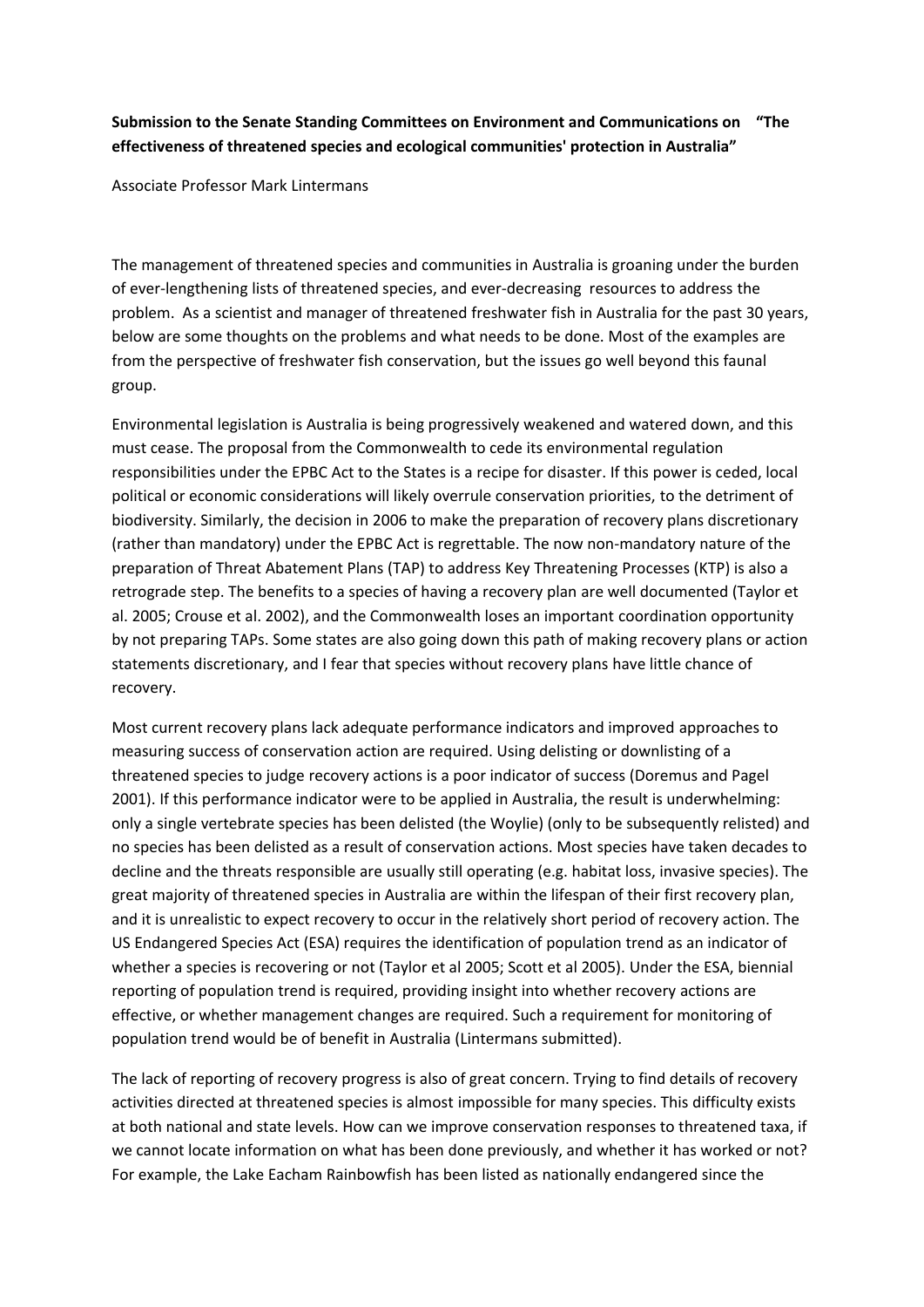1990s; new populations were subsequently discovered (Pusey et al. 1997, Zhu et al. 1998); the species does not have a recovery plan and none is proposed (TSSC 2011); it has almost no recovery actions reported; no current on-ground recovery actions can be traced; and there is no formal monitoring program to track population or species trend (Lintermans submitted). So how can the effectiveness of current management arrangements be assessed, or generalised to other similar species?

Management arrangements for the onground recovery of nationally threatened species in Australia are also problematic. While the Commonwealth Government is responsible for national listings, preparation of recovery plans and approval of proposed activities that might impact on nationally listed species, financial responsibility for implementation of recovery actions largely rests with the States and Territories. As the States and Territories usually have insufficient resources to implement the required recovery actions, this results in recovery plans being poorly implemented, and so species often have a poor prognosis for recovery. Surely a case exists to argue that there is a Commonwealth responsibility to fund recovery plan implementation for nationally-listed species.

The availability of funding for recovery actions is almost invariably tied to level of endangerment, with species at lower threat levels usually unable to secure even modest funding that may avert the need for costly later interventions. For example, Even though Macquarie perch were first listed nationally as endangered in 1980 (Burbidge and Jenkins 1984), taxonomic uncertainty (suspicion of cryptic species) led to the species being downlisted to 'indeterminate' in the mid-1980s. As a consequence, for more than a decade no Commonwealth funding was available for conservation research or management, and the taxa continued to decline until they were again listed as endangered in 1998. Now, more than 30 years after being first listed, they still don't have a national recovery plan, and there is no Commonwealth funding for recovery actions. A better way of prioritising spending on threatened species is required; don't just use conservation status. A triage approach has been suggested, but does not have universal support amongst practitioners.

Only ecological communities listed as either critically endangered or endangered receive the full protection of the EPBC Act, and so there appears to be little point in nominating ecological communities for listing as vulnerable (although Hawke (2009) has recommended that the EPBC Act be amended so vulnerable communities are also protected). The capacity to list vulnerable communities should be pursued under the EPBC Act, as it gives more scope for remedial actions to be devised and implemented before the community reaches an endangered status.

There appears to be a move in Australia towards multispecies recovery plans (see DECCW 2010 as an example)(Bryant and Harris 1996). There are compelling ecological arguments to include regional or ecological community-based approaches to threatened species conservation, rather than relying solely in single species efforts. However, reviews of the US Endangered Species Act indicates that species listed under multispecies recovery plans had less recovery tasks implemented (Lundquist et al. 2002) and were more likely to have a declining recovery trajectory than species with dedicated plans (Taylor et al. 2005). Since the mid-2000s the USA has moved away from multispecies plans (Schwarz 2008). Consequently, a mix of single-species and multi-species conservation approaches is required

Although a number of states or territories have the legislative capacity to declare critical habitats, very few have done so. For freshwater fish for example, New South Wales has made a preliminary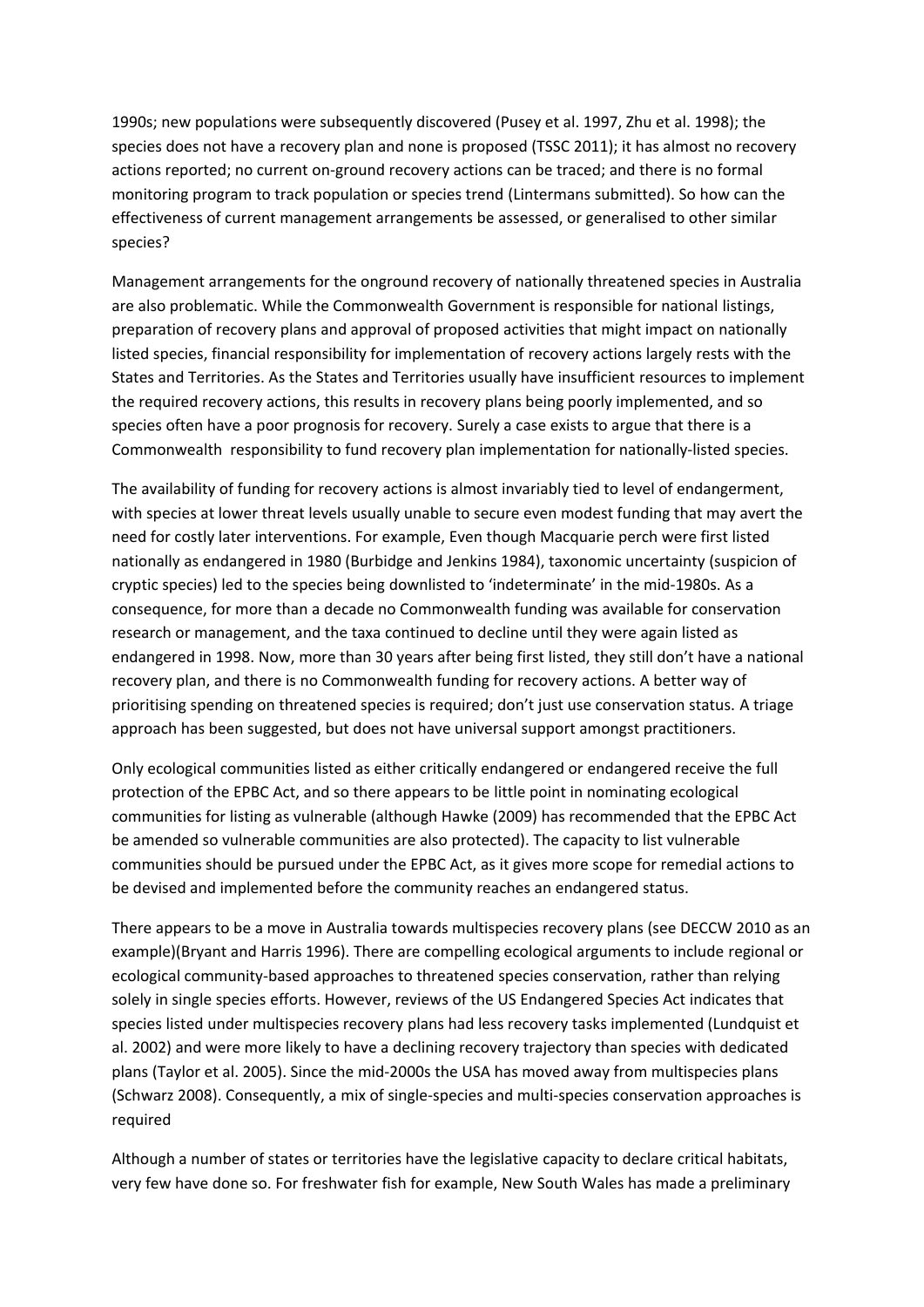listing of critical habitat for Oxleyan pygmy perch under their legislation, but this is the only critical habitat listed (either nationally or at State level) for a freshwater fish anywhere in Australia. By contrast, the US Endangered Species Act requires that critical habitat be designated for all listed species encompassing all land and waters 'essential to the conservation of the species'. A study of the trajectory of threatened species with identified critical habitat listed under this legislation found that they were more than twice as likely to be improving (as opposed to declining) than species without identified critical habitat (Taylor et al. 2005). It is disappointing that more use of critical habitat designation under Australian legislation has not occurred, and Hawke (2009) recommends that the EPBC Act be amended to require the identification of critical habitat for listed threatened species at the time of listing.

The current approach to listing threatened species under the EPBC Act relies on assessment of nominations; a passive rather than a strategic approach. This means that each nomination is considered in isolation, and without formal nominations to recategorise a species they may remain in their existing threat category for many years, even though expert opinion suggest their conservation status should be amended. For example, the National Trout Cod Recovery Team assessed Trout cod as meeting the criteria for Critically Endangered in the mid-2000s, but the species is still only listed as endangered. Mandated formal reviews of conservation status at regular intervals would ensure that species are in appropriate categories, and such formal reviews should be enough evidence for recategorisation to occur (i.e. a formal renomination is not required).

The passive approach to listing also means that many species that are eligible for listing remain unlisted. It is not a trivial task to gather the information required for a nomination, and many interested people do not have the time or support from employers to prepare nominations. An improvement on current arrangements would be the commissioning of strategic or overarching national reviews of the conservation status of particular groups. This would provide an opportunity to also assess relative priorities for conservation or recovery action between species in a group, as well as identifying species or communities that are near-threatened. Such strategic overviews should be conducted at least every 10 years. There has not been an overview of the conservation status of Australian freshwater fish since Wager and Jackson (1993) prepared their action plan, and one is sorely needed.

There are a number of issues with the current legislative and administrative basis for recovery of threatened fauna. The EPBC Act does not cover existing actions prior to the Acts declaration in 1999, meaning that many of the existing threats are not addressed by this legislation. For example, the majority of threats to freshwater fish (alien species, river regulation, vegetation clearance etc.) existed prior to the declaration of the EPBC Act, and so are outside its purview. Whilst new proposals trigger the EPBC Act, the lack of legislative support to nationally address existing threats and the lack of nationally listed KTPs or TAPs for freshwater ecosystems hampers coordinated national recovery approaches. The many years it takes to get a species listed and a recovery plan prepared (both nationally and at State level) is also a significant impediment, particularly if community support and participation is to be fostered and harnessed. Many recovery plans lack adequate detail of activities required, as there is also a perception amongst many conservation agencies that if recovery plans are too detailed they become quickly dated.

## **What needs to be done:**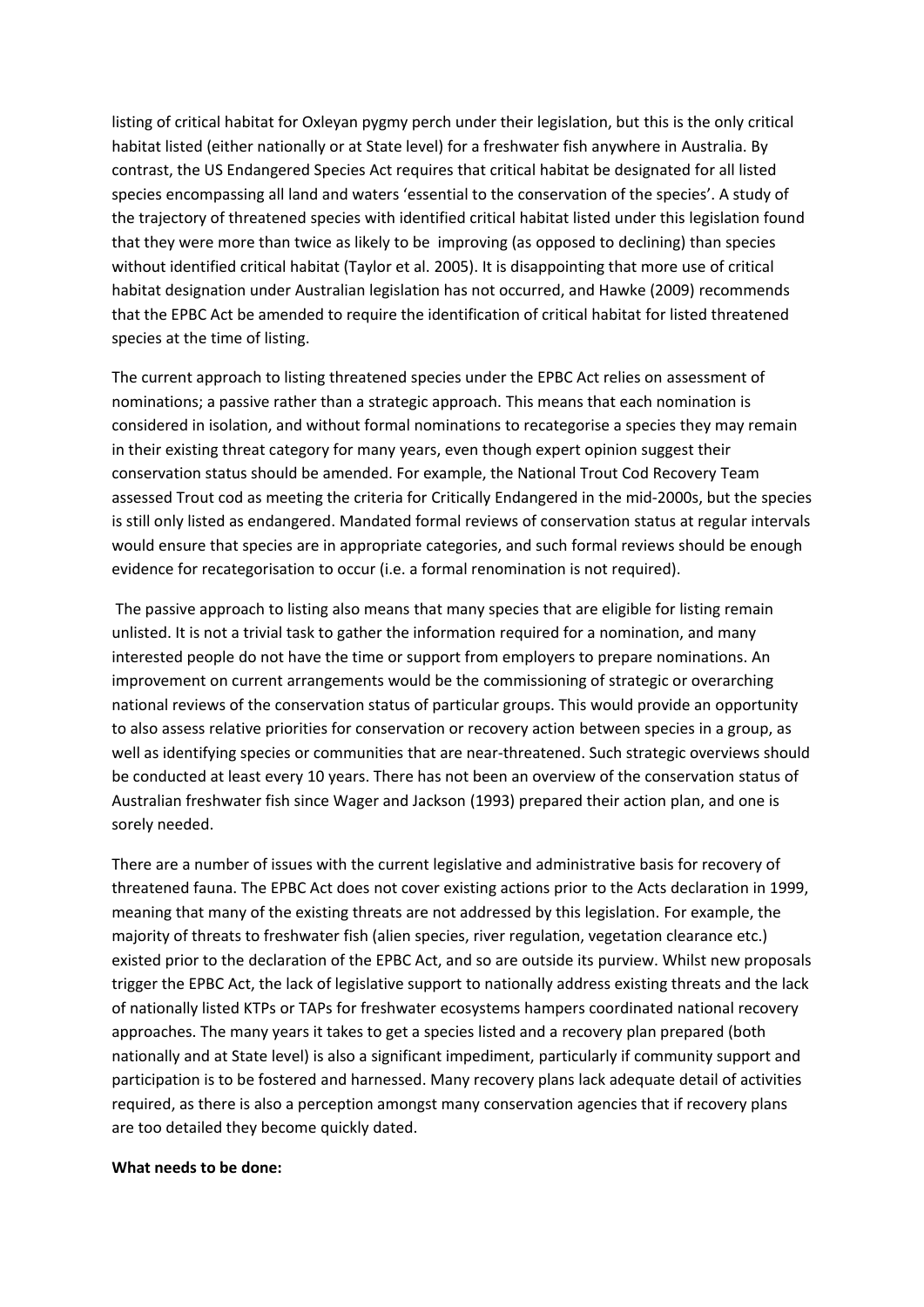- 1. There needs to be significant additional investment in biodiversity research, management and monitoring in Australia. Such investment requires not only more investment, but also more long-term investment. The parlous state of many fauna and flora is the result of decades of neglect, and the recovery of such taxa will require similarly long timeframes.
- 2. It should be a Commonwealth responsibility to fund the recovery of nationally-listed species, and this includes the funding of national recovery teams.
- 3. The EPBC Act should be amended to:
	- a. Have the capacity to list vulnerable communities
	- b. make declaration of critical habitat mandatory upon listing
	- c. make recovery plans and TAPs mandatory
- 4. State and national information management systems should be implemented that can consolidate information on recovery actions.
- 5. Regular (biennial) monitoring of and reporting of population trend for threatened species should be mandatory for nationally-listed species.
- 6. Regular (5-10 years) national strategic overviews are required of the conservation status of individual faunal groups (e.g. freshwater fish, birds, mammals, reptiles, amphibians).
- 7. Regular reviews (5 years?) of the conservation status of individual nationally-listed species should be mandatory, with the results of such reviews then automatically reflected in the listings
- 8. Investigate alternative methods for prioritisation of recovery activities between species (i.e. don't just rely on conservation status)
- 9. Do not blindly assume that multi-species recovery approaches will deliver better conservation outcomes

I would be happy to expand on these concerns in person should the committee wish me to

## **References**

Bryant, S. L. and S. Harris (1996). Down the track: a critique of recovery programs in Tasmania. Back from the Brink: Refining the Threatened Species Recovery Process. S. Stephens and S. Maxwell, Surrey Beatty & Sons, Chipping Norton: 180-184.

Burbidge, A. A. and R. W. G. Jenkins (1984). Endangered Vertebrates of Australia and its island Territories. Canberra, Australian National Parks and Wildlife Service.

Crouse, D. T., L. A. Mehrhoff, M. J. Parkin, D. R. Elam and L. Y. Chen (2002). "Endangered species recovery and the SCB study: A US Fish and Wildlife Service perspective." Ecological Applications 12(3): 719-723.

DECCW (2010). Northern Rivers Regional Biodiversity Management Plan, National Recovery Plan for the Northern Rivers Region. Sydney, Department of Environment, Climate Change and Water NSW<http://www.environment.gov.au/biodiversity/threatened/publications/recovery/pubs/northe rn-rivers.pdf

Doremus, H. and J. E. Pagel (2001). "Why Listing May Be Forever: Perspectives on Delisting under the U.S. Endangered Species Act." Conservation Biology 15(5): 1258-1268.